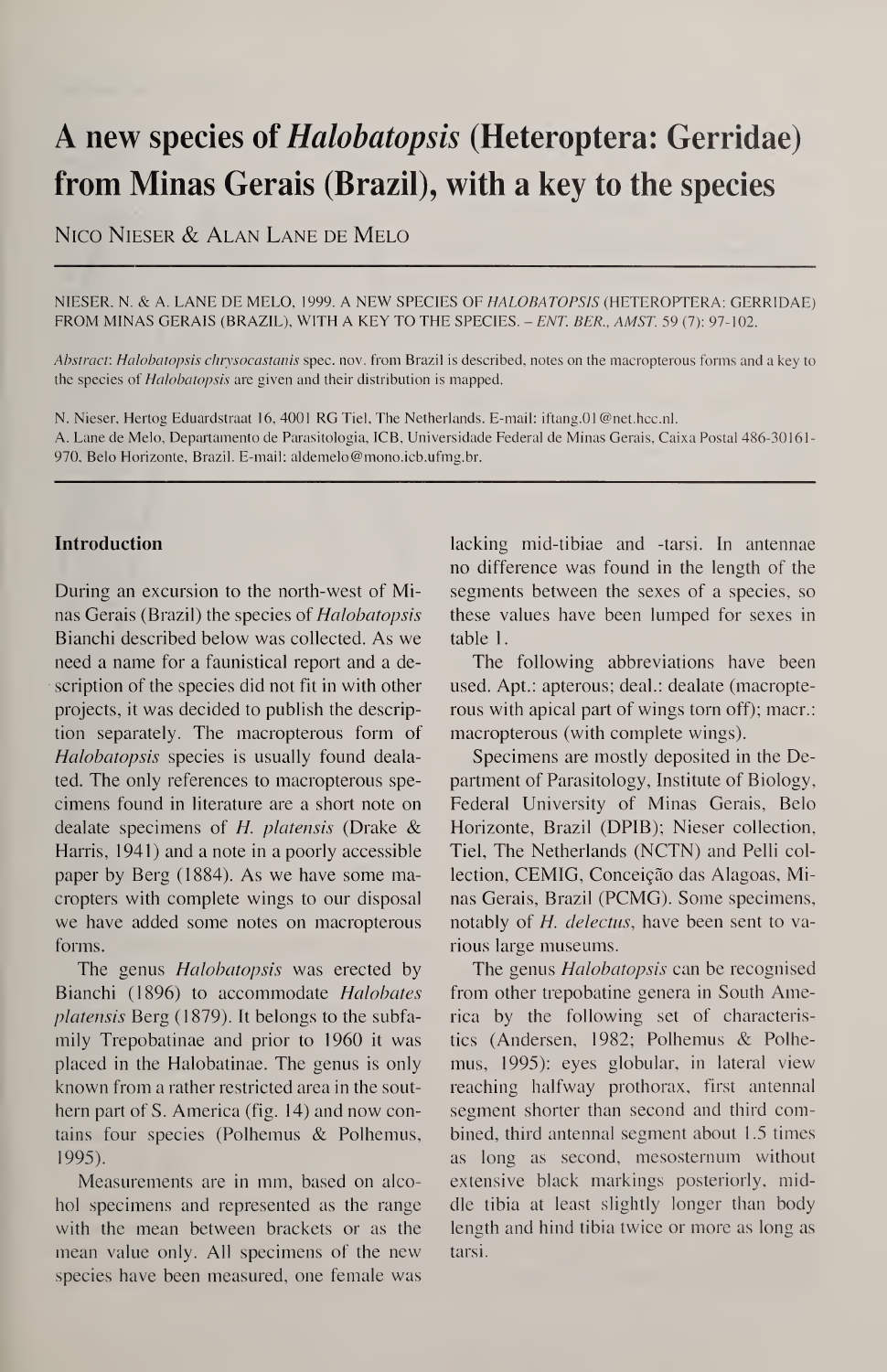#### Halobatopsis chrysocastanis spec. nov.

#### Type material

Holotype: apt.  $\delta$ , Brazil, Minas Gerais, Rio Pandeiros at Januária-Pandeiros, just downstream of electricity-plant, 23.xi.1997, leg. N. Nieser (DPIB). Paratypes: same data as holotype,  $3\delta$ ,  $5\frac{9}{10}$  apt. (19 allotype DPIB,  $3\delta$ , 49 NCTN).

Apterous form (fig. 1). Dimensions. Body length  $\delta$ : 3.4-3.6 (3.45),  $\varphi$ : 4.0-4.2 (4.1); width across mesoacetabula  $\delta$ : 1.65-1.73 (1.69),  $9: 2.11 - 2.20$  (2.15); width of head  $\delta$ : 1.05-1.06(1.05), 9 1.07-1.10 (1.08); width of pronotum  $\delta$ : 0.75-0.77 (0.76),  $\Omega$ : 0.80-0.88  $(0.83)$ ; shortest distance between eyes anteriorly  $\delta$ : 0.38-0.39 (0.38),  $\Omega$ : 0.32-0.40 (0.38); median length of mesonotum  $\delta$ : 0.94-0.98  $(0.96),$   $9: 1.03-1.10(1.07).$ 

#### Description

Table 1. Length of antennal segments in *Halobatopsis* of 6 apterous specimens  $(3\delta, 3\delta)$  of each species: mean value (standard deviation).

Colour of head and pronotum yellowish with antennae, marks on anteclypeus, basis and apex of rostrum, eyes and lateral patches on pronotum dark brown to blackish, interoculus with four to six small little contrasting brownish spots. Mesonotum golden brown without dark longitudinal stripes, laterally and on dorsal half of mesopleura a broad silverypruinose band, females with a variable dark brown to blackish stripe halfway on mesopleura, absent in one specimen. Metanotum medially golden brown, laterally variably dark, first abdominal tergite from nearly totally dark in most specimens to brown with dark lateral margins; remaining abdominal tergites brownish with blackish sutures. Pattern of abdomen after drying obscured by a pale pruinose layer. Venter yellowish to light orangebrown, fore femur pale in basal half to two



Fig. 1. Habitus of Halobatopsis chrysocastanis spec, nov., 9 paratype. Scale line: <sup>1</sup> mm.

thirds, otherwise legs dark brown to blackish. Body dorsally and laterally with fine short black bristles very regularly arranged.

| Antennal segment  |             | H           | Ш           | IV          |
|-------------------|-------------|-------------|-------------|-------------|
| H. chrysocastanis | 0.82(0.036) | 0.44(0.025) | 0.59(0.020) | 0.74(0.027) |
| H. delectus       | 1.09(0.037) | 0.59(0.018) | 0.84(0.056) | 0.75(0.047) |
| H. platensis      | 0.89(0.046) | 0.43(0.021) | 0.61(0.021) | 0.75(0.033) |
| H. spiniventris   | 1.01(0.013) | 0.54(0.038) | 0.72(0.048) | 0.67(0.039) |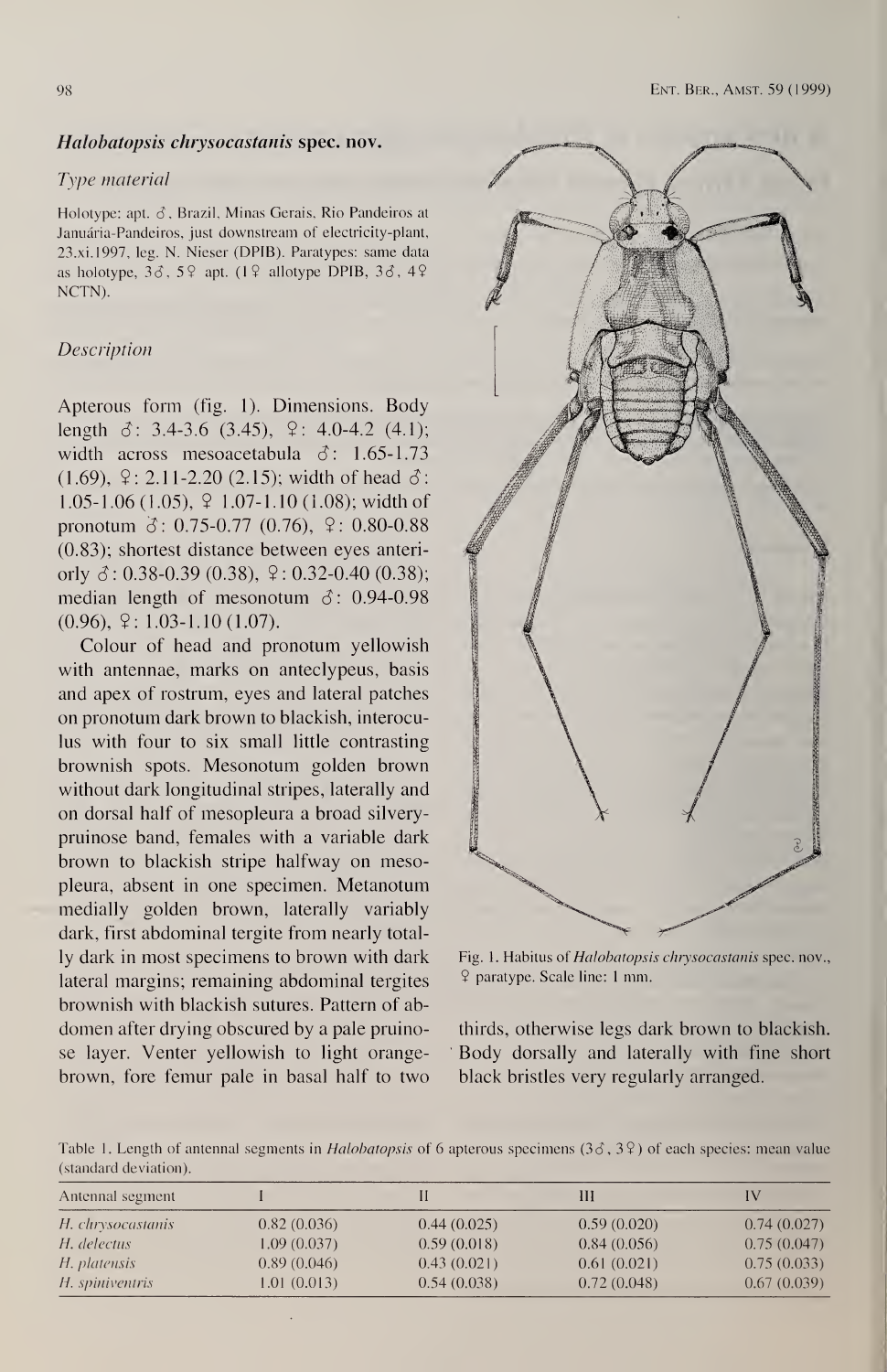Table 2. Length of leg segments in Halobatopsis of 4 apterous  $\delta$  and 5 apterous  $\delta$  of each species: mean value (standard deviation).

|                   | femur       | tibia       | tarsus 1    | tarsus 2    |
|-------------------|-------------|-------------|-------------|-------------|
| males             |             |             |             |             |
| fore leg          |             |             |             |             |
| H. chrysocastanis | 1.27(0.030) | 0.97(0.018) | 0.10(0.008) | 0.39(0.012) |
| H. platensis      | 1.24(0.033) | 0.99(0.014) | 0.10(0.013) | 0.39(0.014) |
| middle leg        |             |             |             |             |
| H. chrysocastanis | 2.58(0.043) | 3.85(0.064) | 1.18(0.039) | 0.99(0.074) |
| H. platensis      | 2.63(0.116) | 3.82(0.064) | 1.16(0.065) | 0.98(0.039) |
| hind leg          |             |             |             |             |
| H. chrysocastanis | 3.00(0.041) | 1.64(0.029) | 0.37(0.048) | 0.42(0.049) |
| H. platensis      | 3.13(0.096) | 1.94(0.119) | 0.35(0.054) | 0.41(0.021) |
| females           |             |             |             |             |
| fore leg          |             |             |             |             |
| H. chrysocastanis | 1.34(0.041) | 1.01(0.026) | 0.11(0.012) | 0.44(0.024) |
| H. platensis      | 1.35(0.038) | 1.06(0.024) | 0.12(0.015) | 0.43(0.023) |
| middle leg        |             |             |             |             |
| H. chrysocastanis | 2.81(0.136) | 4.08(0.171) | 1.30(0.128) | 1.02(0.044) |
| H. platensis      | 2.97(0.076) | 4.24(0.093) | 1.35(0.103) | 1.09(0.045) |
| hind leg          |             |             |             |             |
| H. chrysocastanis | 3.20(0.069) | 1.93(0.097) | 0.40(0.015) | 0.42(0.005) |
| H. platensis      | 3.39(0.099) | 2.12(0.160) | 0.44(0.040) | 0.49(0.043) |

First antennal segment weakly geniculate at base, length of segments see table 1. Distance between eyes anteriorly slightly over one third of width of head (0.38:1.07). Pronotum short, twice as wide as long (0.80:0.39), posterior margin hardly emarginate medially. Mesonotum large, about a quarter or slightly more as long as body ( $\delta$ : 0.96:3.45,  $\Omega$ : 1.07:4.1), not or very shallowly impressed laterally, posterior margin slightly sinuate to nearly straight. Abdominal tergites <sup>1</sup> and 2 medially fused in females, in males their suture is continuous, median length of tergites 1 and 2 together about one third the length of abdomen (0.50:1.55). Length of leg segments: table 2.

> The colour pattern of the apterous form is totally different from other species of Halobatopsis (fig. 4-5). In shape H. chrysocastanis is similar to  $H$ . platensis which on average is slightly larger, but confidence intervals of various measurements based on small samples (4

Male. Fore femur slightly curved, without knobs or spines. First genital segment slightly longer than last abdominal tergite (0.20:0.16), ventrally not modified, without spinose process, posterior margin of first genital segment dorsally hardly notched. Parameres similar those of H. platensis (figs. 2, 3).

cally halfway but not reflexed and without a patch of hairs on segment 5.

Macropterous form not known.

# **Habitat**

The specimens were collected on a quiet edge in the shade of a tree in a 30-50 m wide river with moderate current, except for riffles at shallow places in the centre, bottom stones, pebbles, sand and quite a lot of silt, depth mostly 0.5-0.7 m.

# Etymology

Chrysocastanis is a Greek adjective meaning golden brown, referring to the overall body colour of the species.

Female. Fore femur slightly curved, somewhat more slender than in male. Middle tibia in some specimens very slightly shorter than body length. Connexiva horizontal to slanting upward, in one specimen nearly verti-

#### Comparative notes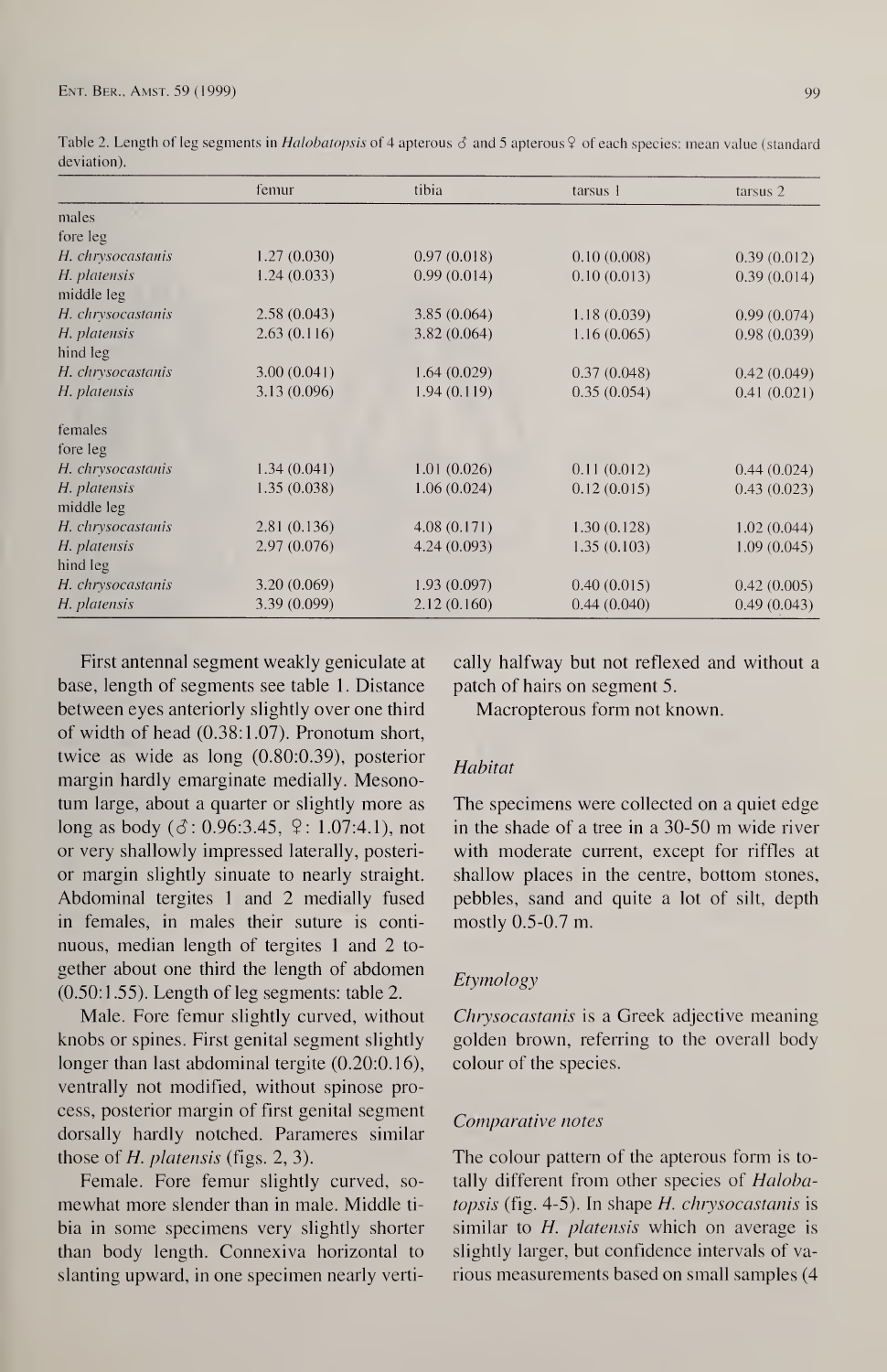

Fig. 2-13. Halobatopsis. 2, H. chrysocastanis; 3-4, 6, H. platensis; 5, 7, 9-12, H. delectus; 8, 13, H. spiniventris; 2-3, parameres; 4-5, body shape and colour pattern of females; 6-8, head and pronotum of macropters; 9, fore wing; 10, hind wing; 11, male, apex of abdomen in lateral view; 12-13, femur and trochanter of males. Scale lines: 0.1 mm (fig. 2-3); <sup>1</sup> mm (fig. 4-13).

 $\ddot{\phantom{a}}$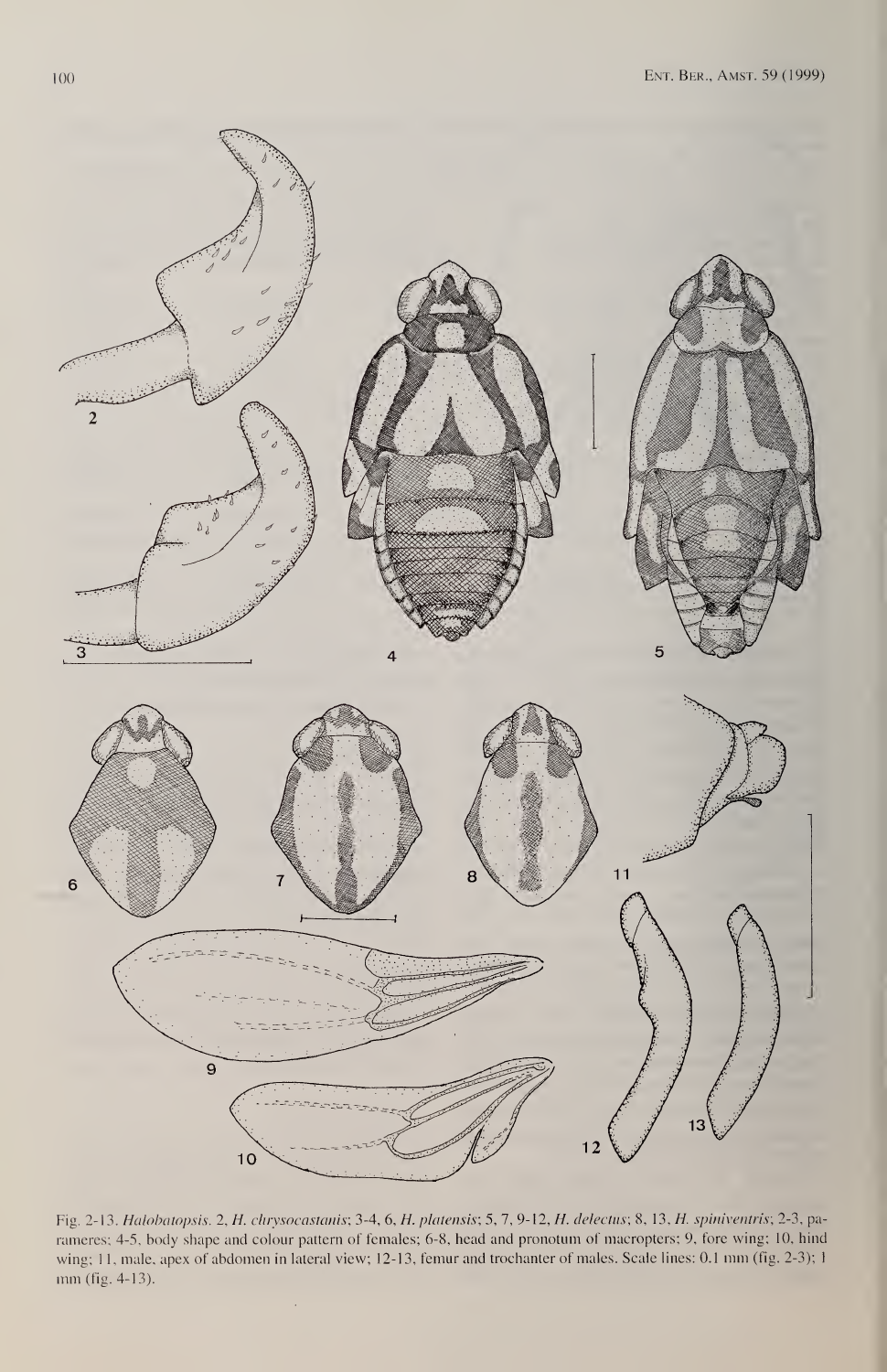or 5 specimens) of H. chrysocastanis and H. platensis show considerable overlap. As an example, the 0.95 confidence intervals for the mean of the body length are:  $H.$  chrysocastanis  $\delta$ : 3.31-3.57,  $\Omega$ : 3.97-4.17 and H. platensis  $\delta$ : 3.40-3.68,  $\circ$ : 4.06-4.24. However, in H. chrysocastanis the hind tibia is about twice the length of the tarsus and in  $H$ . *platensis* this ratio is about 2.5 (table 2). The colour pattern is similar to that of *Cryptobatoides brunneus* Polhemus from Amazonas and two species of the Asian genus Cryptobates Esaki. Cryptobatoides brunneus is smaller, length  $\delta$  2.6-3.0, 9 2.9-3.2, has a more elongate body shape and eyes (in dorsal view), the paramere is elongate and the male has a characteristic oval brown spot on the mesothoracic pleura.

Brazil, Minas Gerais, Nova Lima, Aguas Claras, Ribeiräo Marumbé, 25.xi.1992, leg. N. Nieser, 43,19 apt.; Serra da Canastra, Rio S. Francisco at park station "Pé Cascada, Casca d'Anta", 6.xi. 1997, leg. N. Nieser, 73, 89 apt., 19 deal.; Serra da Canastra, Säo Joäo Batista, Rio Aguari, in pond at base of waterfall, 11.xi.1997, leg. N. Nieser & A. Pelli, 113, 189 apt., 63, 99 deal., 19, macr.; Rio do Peixe in S. Roque de Minas, 20°14'35" S/ 46°22'13"W, 7.xi.1997, leg. N. Nieser & A. Pelli,  $5\delta$ ,  $2\frac{9}{4}$  apt.,  $2\delta$ ,  $2\frac{9}{4}$ deal.; Serra da Canastra, pond at base of Cachoeira R. do Peixe, 20°15'12"S/46°24'24"W, 12.xi.1997, leg. N. Nieser,  $9\delta$ ,  $5\delta$  apt.,  $2\delta$ ,  $3\delta$  macr.

### Macropterous form

# Halobatopsis delectus Drake & Harris

#### Material examined

Pronotum light to medium brown with anterolateral, lateral and median dark brown to blackish markings (fig. 7). Wings (fig. 9, 10) very similar to those of *Trepobates*, apparently the anal lobe of hind wing is somewhat smaller in Halobatopsis (compare Andersen 1982: 215, fig. 428, 429). Nearly all macropterous specimens found in the field are dealate with the part apically of the closed cells torn off. The few with complete wings we collected are more or less teneral.

#### **Distribution**

So far only known from the southern part of Minas Gerais (fig. 14), where it is quite com mon on quiet stretches at lower altitudes of mountain streams (Drake & Harris, 1941; Nieser & Lane de Melo, 1997). Quite often it was found together with  $H$ . platensis. Interesting is the situation around Serra da Canastra where it was found on various streams at the foot of the table mountain but not on the plateau (Nieser, personal observation).

#### Halobatopsis platensis (Berg)

#### Material examined

Brazil, Minas Gerais, Serra de Cipó, córrego do Palacio, 5.xii.1992, leg. N. Nieser & A. Lane de Melo,  $17\delta$ ,  $14\delta$ apt.; Rio do Peixe in S. Roque de Minas, 20° 14'35"S/ 46°22'13"W, 7.xi. 1997, leg. N. Nieser & A. Pelli, 19 apt., 23 deal.; Serra da Canastra, source area Rio S. Francisco, pothole at bridge, 4.xi. 1997, leg. A. Pelli,  $15\delta$ ,  $17$   $9$ ,  $35$  lv I-V apt.,  $1\delta$ ,  $2\delta$  deal.; Serra da Canastra, Rio S. Francisco on top of Cascada Casca d'Anta, N9717, 5.xi.1997, leg. N. Nieser & A. Pelli,  $1\delta$ ,  $9\frac{9}{9}$  apt.,  $1\delta$ ,  $1\frac{9}{9}$ macr., 6 lv V.; Serra da Canastra, Cachoeira do Rolino, on top of waterfall, 8.xi.1997, leg. N. Nieser & A. Pelli,  $1\delta$ . <sup>11</sup> 9,6 lv <sup>V</sup> apt., <sup>1</sup> 9 deal., <sup>2</sup> 3,5 9,6 lv <sup>V</sup> macr.; Serra da Canastra, Córrego da Parida, 11.xi. 1997, leg. A. Pelli, numerous adults and larvae, ca. 0.4 of both adults and larvae V macr., many macr. adults not yet dealate.

#### Macropterous form

Pronotum largely dark brown to black with anteromedian and caudalateral medium brown markings (fig. 6).

### **Distribution**

Halobatopsis platensis is distributed from Argentina to the southern part of Brazil, apparently entering only marginally the Pantanal and not entering the Amazon Basin (fig. 14) (Bachmann, 1966; Nieser, 1970; Nieser & Lane de Melo, 1997).